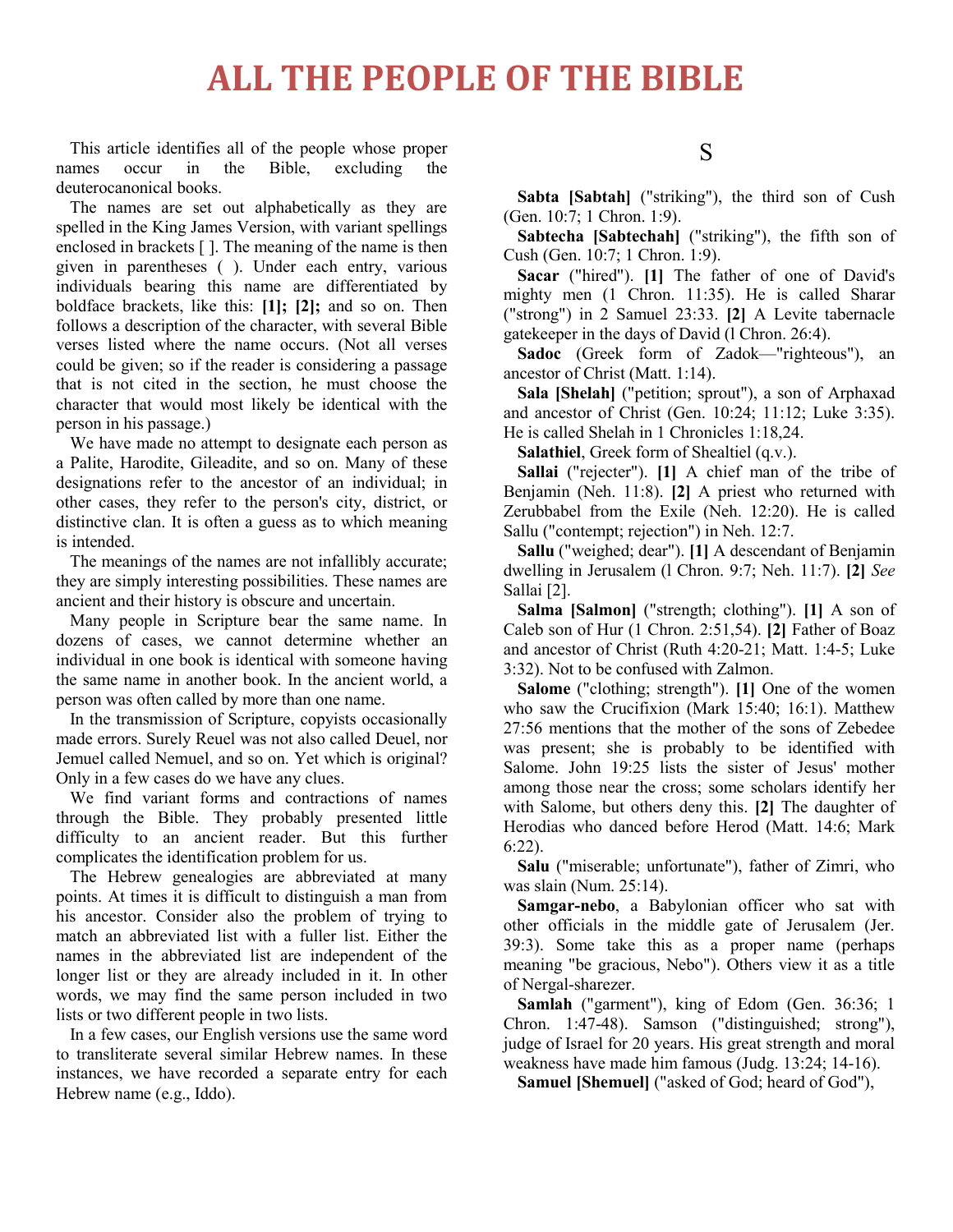prophet and last judge of Israel. He anointed Saul and later David as king (1 Sam. 1:20; 3-13; 15-16; 19; 25:1; Heb. 11:32).

**Sanballat** ("strong"), a leading opponent of the Jews at the time they were rebuilding the walls of Jerusalem (Neh. 2:10;4:1, 7;6:1-14).

**Saph** ("preserver"), a descendant of Rapha the giant (2 Sam. 21:18). He is called Sippai ("Jehovah is preserver") in 1Chronicles 20:4.

**Sapphira** ("beautiful; sapphire"), the dishonest wife of Ananias, who was struck dead by God (Acts 5:1-10).

**Sara**, Greek form of Sarah (q.v.).

**Sarah [Sara; Sarai]** ("princess"), the wife of Abraham and mother of Isaac (Gen. 17-18; 20-21; Heb. 11:11; 1 Pet. 3:6). Her name was changed from Sarai ("Jehovah is prince") to Sarah ("princess") because she would be the progenitor of a great nation (Gen. 17:15).

**Sarai**. *See* Sarah.

**Saraph** ("burning"), a descendant of Judah (1 Chron. 4:22).

**Sargon** ("[the god] Sargon has established the king [ship]"), an important king of Assyria who finished the siege of Samaria and carried away Israel. He is called by name only once in Scripture (Isa. 20: 1).

**Sarsechim** ("chief of the eunuchs"), a prince of Babylon who sat at the gate (Jer. 39:3).

**Saruch**, Greek form of Serug (q.v.).

**Saul [Shaul]** ("asked"). **[1]** The first king of Israel; God eventually gave him up. He tried several times to slay David, but was killed himself at Gilboa (1 Sam. 9- 31). **[2]** The original name of Paul (q.v.). **[3].** *See* Shaul  $[1]$ .

**Sceva** ("fitted"), a Jewish priest at Ephesus whose sons attempted to cast out a demon, but were wounded by it instead (Acts 19:14-16).

**Seba** ("drunkard"), eldest son of Cush (Gen. 10:7; 1 Chron. 1:9). Not to be confused with Sheba.

**Secundus** (" second "), a Thessalonian Christian and friend of Paul (Acts 20:4).

**Segub** ("might; protection"). **[1]** Younger son of Hiel who rebuilt Jericho in the days of Ahab (1 Kings 16:34). **[2]** A grandson of Judah (1 Chron. 2:21-22).

**Seir** ("rough; wooded"), a chief of the Horites (Gen. 36:40-21; 1 Chron. 1:38).

**Seled** ("exultation"), a descendant of Judah (1 Chron. 2:30).

**Sem**, Greek form of Shem (q.v.).

**Semachiah** (" Jehovah supports "), a gatekeeper of the tabernacle in David's day (1 Chron. 26:7).

**Semei** (Greek form of Shimei), an ancestor of Christ (Luke 3:26).

**Sennacherib** (Babylonian, *Sin-ahi-eriba*—"[the god] Sin has substituted for my brother"), an Assyrian king who killed his brother to usurp the throne. He unsuccessfully invaded Judah. The amazing story of the destruction of his army is told in 2 Kings 19 (2 Kings 18:13; Isa. 36:1; 37:17,21,37).

**Senuah** ("the violated"), a descendant of Benjamin (Neh. 11:9). Possibly the same as Hasenuah (q.v.).

**Seorim** ("fear; distress"), a priest in the days of David (1 Chron. 24:8).

**Serah** ("extension"), a daughter of Asher (Gen. 46: 17; 1 Chron. 7:30). Numbers 26:46 should read Serah, not Sarah.

**Seraiah** ("Jehovah is prince; Jehovah has prevailed"). **[1]** A scribe of David (2 Sam. 8:17). In 2 Samuel 20:25, he is called Sheva ("self-satisfying") and Shavsha ("nobility; dominion") in 1 Chronicles 18:16. **[2]** Chief priest of Jerusalem (2 Kings 25:18; 1 Chron. 6: 14; Ezra 7: 1). **[3]** One whom Gedaliah advised to submit to Chaldea (2 Kings 25:23; Jer. 40:8). **[4]** The brother of Othniel (1 Chron. 4: 13-14). **[5]** A descendant of Simeon (l Chron. 4:35). **[6]** A priest that returned to Jerusalem with Zerubbabel (Ezra 2:2; Neh. 10:2; 12: 1). **[7]** A leader sent to capture Jeremiah (Jer. 36:26). **[8]** A prince of Judah who went to Babylon (Jer. 51:59,61). **[9]** A son of Hilkiah dwelling in Jerusalem after the Exile (Neh. 11:11).

**Sered** ("escape; deliverance"), eldest son of Zebulun (Gen. 46: 14; Num. 26:26).

**Sergius Paulus**, the Roman deputy of Cyprus who was converted because Elymas was struck blind (Acts 13:7).

**Serug [Saruch]** ("strength; firmness"), father of Nahor and ancestor of Christ (Gen. 11:20,21; Luke 3:35).

**Seth [Sheth]** ("compensation; sprout"), son of Adam and Eve, and an ancestor of Christ (Gen. 4:25-26; 1 Chron. 1:1; Luke 3:38).

**Sethur** ("secreted; hidden"), one sent to spy out the land (Num. 13:13).

**Shaaph** ("union; friendship"). **[1]** A descendant of Judah (1 Chron. 2:47). **[2]** A son of Caleb (1 Chron. 2:49).

**Shaashgaz** (''lover of beauty; one anxious to learn"), a chamberlain of Ahasuerus (Esther 2:14).

**Shabbethai** ("sabbath-born"). **[1]** An assistant to Ezra (Ezra 10:15). **[2]** One who explained the Law to the people (Neh. 8:7). **[3]** A chief Levite in Jerusalem (Neh. 11:16). All three may be identical.

**Shachia** ("fame of Jehovah"), a descendant of Benjamin (1 Chron. 8: 10).

**Shadrach** ("servant of [the god] Sin"), the name given to Hananiah at Babylon. He was cast into a fiery furnace and rescued (Dan. 1:7; 3).

**Shage** ("erring; wandering"), father of one of David's mighty men (1 Chron. 11:34). Possibly another name of Shammah (q.v.).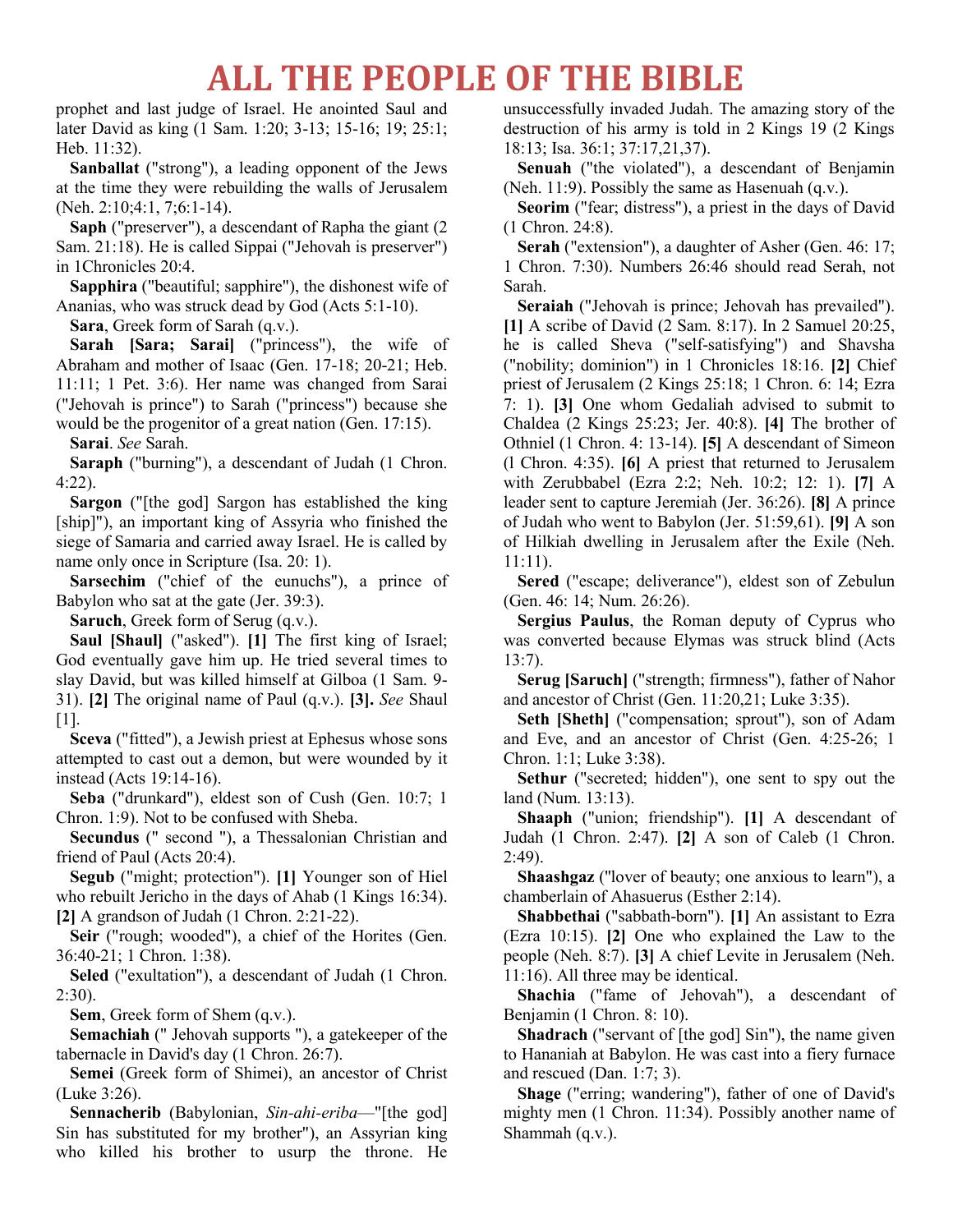**Shaharaim** ("double dawn"), a descendant of Benjamin who went to Moab (1 Chron. 8:8).

**Shallum [Shallun]** ("recompenser"). **[1]** The youngest son of Naphtali (1 Chron. 7: 13). He is also called Shillem ("retribution") (Gen. 46:24; Num. 26:49). **[2]** A descendant of Simeon (1 Chron. 4:25). **[3]** A descendant of Judah (1 Chron. 2:40-41). **[4]** One who usurped the throne of Israel and reigned for one month (2 Kings 15:10-15). **[5]** Husband of Huldah the prophetess (2 Kings 22: 14; 2 Chron. 34:22). **[6]** *See* Jehoahaz [2]. **[7]** *See* Meshullam [7]. **[8]** A gatekeeper of the tabernacle (1 Chron. 9: 17, 19; Ezra 2:42; Neh. 7:45). **[9]** Father of Jehizkiah (2 Chron. 28: 12). **[10], [11]** Two who married foreign wives during the Exile (Ezra 10:24, 42). **[12]** One who helped to repair the wall of Jerusalem (Neh. 3: 12). **[13]** One who helped to repair the gate of Jerusalem (Neh. 3: 15). **[14]** An uncle of Jeremiah (Jer. 32:7). **[15]** Father of one who was a temple officer in the days of Jehoiakim (Jer. 35:4).

**Shalmai** ("Jehovah is recompenser"), ancestor of returned exiles (Ezra 2:46; Neh. 7:48).

**Shalman**, the king who sacked Beth-arbel (Hos. 10: 14). Perhaps he was either Shalmaneser V of Assyria or Shalman king of Moab.

**Shalmaneser** (Babylonian, *Shulmanerasharidu*—"[the god] Sulman is chief"), the king of Assyria to whom Hoshea became subject was Shalmaneser V (2 Kings 17:3). Either Shalmaneser or Sargon, his successor, was the king to whom Samaria fell after a long siege (2 Kings 17:6; 18:9).

**Shama** ("hearer"), one of David's heroes (1 Chron. 11:44).

**Shamariah**. *See* Shemariah.

**Shamed** ("destroyer"), a son of Elpaal (1 Chron. 8: 12).

**Shamer** ("preserver"). **[1]** A descendant of Merari (l Chron. 6:46). **[2]** A descendant of Asher (1 Chron. 7:34). He is called Shomer ("watcher") in 1 Chronicles 7:32.

**Shamgar** ("cupbearer; fleer"), judge of Israel who rescued his people from the Philistines (Judg. 3:31; 5:6).

**Shamhuth** ("fame; renown"), a captain of David's army (1 Chron. 27:8).

**Shamir** ("thorn hedge; approved"), a son of Micah, a Levite (1 Chron. 24:24).

**Shamma** ("fame; renown"), a descendant of Asher (1 Chron. 7:37). *See* Shammah.

**Shammah** ("fame; renown"). **[1]** A grandson of Esau (Gen. 36: 13, 17; 1Chron. 1:37). **[2]** A son of Jesse (1 Sam. 16:9; 17:13). He is also called Shimeah (2 Sam. 13:3; 21:21), and Shimma (1 Chron. 2:13). **[3]** One of David's mighty men or the father of one of David's mighty men (2 Sam. 23:11). **[4]** Another of David's mighty men (2 Sam. 23:33), called Shammoth in 1

Chronicles 11:27. **[5]** Yet another of David's mighty men (2 Sam. 23:25).

**Shammai** ("celebrated"). **[1]** A descendant of Judah (1 Chron. 2:28, 32). **[2]** A descendant of Caleb, son of Hezron (1 Chron. 2:44-45). **[3]** A son or grandson of Ezra (1 Chron. 4:17).

**Shammoth**. *See* Shammah [4].

**Shammua [Shammuah]** ("famous"). **[1]** One sent to spy out the land of Canaan (Num. 13:4). **[2]** One of David's sons (2 Sam. 5:14; I Chron. 14:4). In 1 Chronicles 3:5, he is called Shimea. **[3]** A Levite who led the temple worship after the Exile (Neh. 11:17). He is also called Shemaiah (1 Chron. 9: 16). **[4]** The head of a priestly family in Nehemiah's day (Neh. 12:18).

**Shamsherai** ("heroic"), a descendant of Benjamin (1 Chron. 8:26).

**Shapham** ("youthful; vigorous"), a chief of Gad (1 Chron. 5:12).

**Shaphan** ("prudent; sly"). **[1]** A scribe of Josiah who read him the Law (2 Kings 22:3; 2 Chron. 34:8-21). **[2]** Father of a chief officer under Josiah (2 Kings 22:12; 2 Chron. 34:20). **[3]** Father of Elasah (Jer. 29:3). **[4]** Father of Jaazaniah whom Ezekiel saw in a vision (Ezek. 8: 11).

**Shaphat** ("judge"). **[1]** One sent to spy out the land of Canaan (Num. 13:5). **[2]** Father of Elisha the prophet (1 Kings 19:16, 19; 2 Kings 3:11; 6:31). **[3]** One of the family of David (1 Chron. 3:22). **[4]** A chief of Gad (1 Chron. 5: 12). **[5]** One over David's herds in the valley (1 Chron. 27:29).

**Sharai** ("Jehovah is deliverer"), one who took a foreign wife (Ezra 10:40).

**Sharar**. *See* Sacar [1].

**Sharezer [Sherezer]** (Babylonian, *Sharutsur*—"he has protected the king"). **[1]** A son of the Assyrian king Sennacherib who, with his brother, killed their father (2 Kings 19:37; Isa. 37:38). **[2]** One sent to consult the priests and prophets (Zech. 7:2).

**Shashai** ("noble; free"), one who married a foreign wife during the Exile (Ezra 10:40).

**Shashak** ("assaulter; runner"), a descendant of Benjamin (1 Chron. 8: 14, 25).

**Shaul [Saul]** (variant form of Saul). **[1]** The sixth king of Edom (Gen. 36:37-38; 1 Chron. 1:48-49). **[2]** A descendant of Levi (1 Chron. 6:24). **[3]** A son of Simeon found in several lists (Gen. 46:10; Exod. 6:15; 1 Chron. 4:24).

**Shavsha**. *See* Seraiah [1].

**Sheal** ("request"), one who took a foreign wife (Ezra 10:29).

**Shealtiel** ("lent by God"), father of Zerubbabel and an ancestor of Christ (Ezra 3:2, 8; 5:2; Hag. 1:1, 12; Matt. 1:12).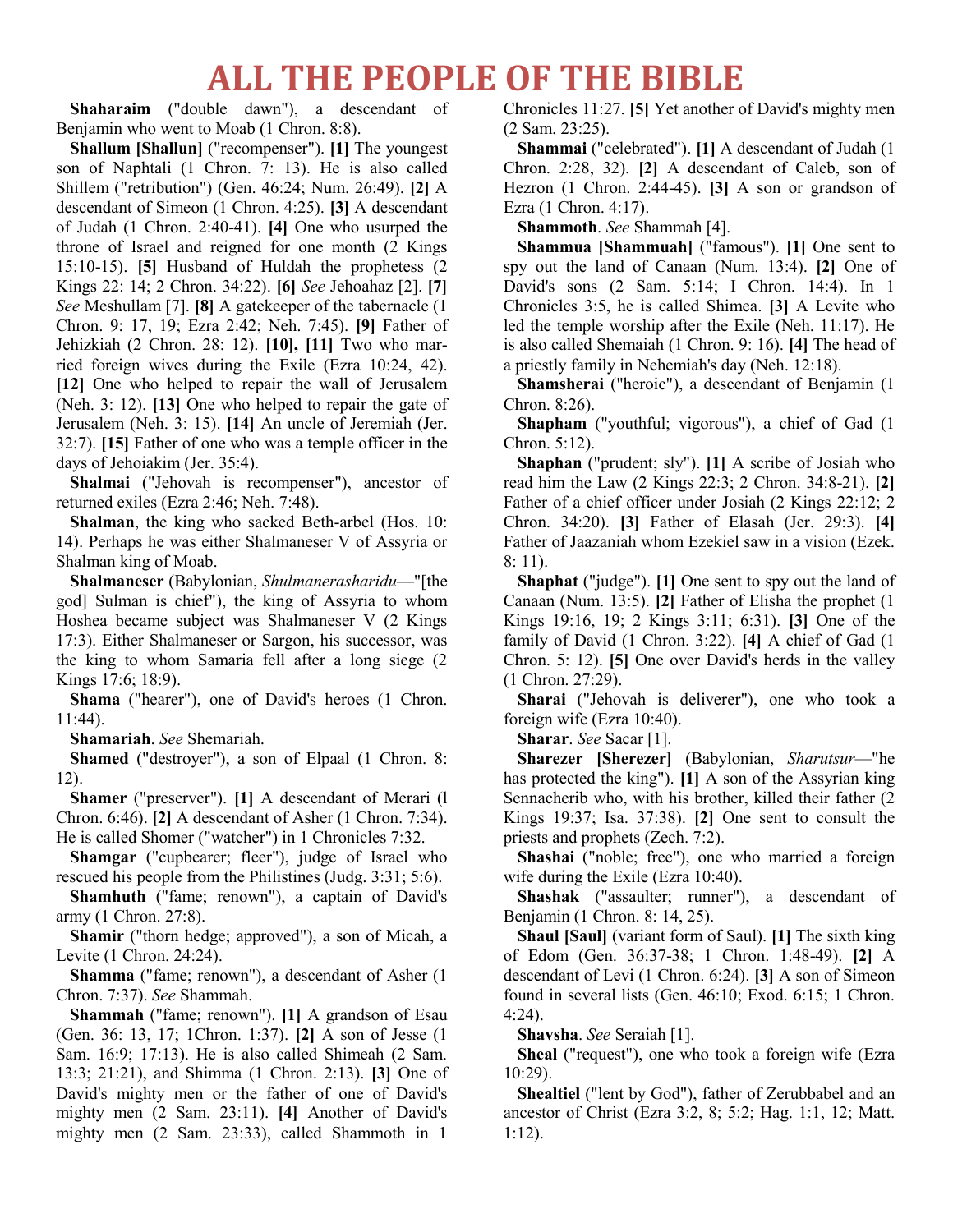**Sheariah** ("Jehovah is decider"), a descendant of Saul (l Chron. 8:38; 9:44).

**Shear-jashub** ("a remnant returns"), symbolic name given a son of Isaiah (Isa. 7:3).

**Sheba** ("oath; covenant"). **[1]** A chief of Gad (l Chron. 5:13). **[2]** One who rebelled against David and was beheaded for it (2 Sam. 20). **[3]** A grandson of Abraham (Gen. 25:3; 1 Chron. 1:32). **[4]** A descendant of Shem (Gen. 10:28; 1 Chron. 1:22). **[5]** A descendant of Ham (Gen. 10:7; 1 Chron. 1:9).

**Shebaniah** ("Jehovah is powerful"). **[1]** A priest who aided in bringing the ark of the covenant to the temple (1 Chron. 15:24). **[2]** A Levite who guided the devotions of the people (Neh. 9:4-5; 10:10). **[3], [4]** Two priests who sealed the covenant (Neh. 10:4, 12, 14).

**Sheber** ("breach"), a descendant of Jephunneh (1 Chron. 2:48).

Shebna ("youthfulness"). **[1]** The scribe or secretary of Hezekiah (2 Kings 18:18; Isa. 36:3-22). **[2]** The treasurer who was replaced by Eliakim (Isa. 22: 15).

**Shebuel** ("God is renown"). **[1]** A son of Gershom (1 Chron. 23: 16; 26:24). **[2]** A son of Haman, chief singer in the sanctuary (1 Chron. 25:4). He is called Shubael in verse 20.

**Shecaniah** ("Jehovah is a neighbor"). **[1]** A priest in the time of David (1 Chron. 24: 11). **[2]** A priest in Hezekiah's day (2 Chron. 31:15).

**Shechaniah** ("Jehovah is a neighbor"). **[1]** Head of a family of the house of David (1 Chron. 3:21-22). **[2], [3]** Two whose descendants returned from the Babylonian Captivity (Ezra 8:3,5). **[4]** One who took a foreign wife during the Exile (Ezra 10:2). **[5]** Father of one who repaired the wall of Jerusalem (Neh. 3:29). **[6]** Father-inlaw to one who opposed Nehemiah (Neh. 6:18). **[7]** A priest who returned from the Exile (Neh. 12:3).

**Shechem [Sychem]** ("shoulder"). **[1]** Son of Hamor who defiled Dinah; he and his family were soon destroyed for that act (Gen. 33: 19; 34). **[2]** A descendant of Manasseh (Num. 26:31; Josh. 17:2). **[3]** Another descendant of Manasseh (1 Chron. 7:19).

**Shedeur** ("shedder of light"), one who helped number the people (Num. 1:5; 2:10; 7:30,35).

**Shehariah** ("Jehovah is the dawn"), a descendant of Benjamin (1 Chron. 8:26).

**Shelah** ("peace"). **[1]** The youngest son of Judah (Gen. 38:5-26; 1 Chron. 2:3; 4:21). **[2]** *See* Sala.

**Shelemiah** ("Jehovah is recompense"). **[1]** *See* Meshelemiah. **[2], [3]** Two who married foreign wives during the Exile (Ezra 10:39, 41). **[4]** Father of Hananiah (Neh. 3:30). **[5]** A priest over the treasury (Neh. 13:13). **[6]** An ancester of one who was sent by the princes to get Baruch (Jer. 36: 14). **[7]** One ordered to capture Baruch and Jeremiah (Jer. 36:26). **[8]** Father of one sent to Jeremiah to ask for prayers (Jer. 37:3; 38:1). **[9]**

Father of the guard who apprehended Jeremiah (Jer. 37: 13).

**Sheleph** ("drawn out"), a son of Joktan (Gen. 10:26; 1 Chron. 1:20).

**Shelesh** ("might"), a descendant of Asher (l Chron. 7:35).

**Shelomi** ("Jehovah is peace"), father of a prince of Asher (Num. 34:27).

**Shelomith** ("peacefulness"). **[1]** Mother of one stoned for blasphemy in the wilderness (Lev. 24: 11). **[2]** Daughter of Zerubbabel (l Chron. 3: 19). **[3]** A descendant of Gershon (1 Chron. 23:9). **[4]** A descendant of Levi and Kohath (1 Chron. 23: 18). **[5]** One over the treasures in the days of David (1 Chron. 26:25-28). **[6]** Child of Rehoboam (2 Chron. 11:20). **[7]** An ancestor of a family that returned from the Exile (Ezra 8: 10). Not to be confused with Shelomoth.

**Shelomoth** ("peacefulness"), a descendant of Izhar (l Chron. 24:22). Many identify him with Shelomith [4].

**Shelumiel** ("God is peace"), a chief of Simeon appointed to assist Moses (Num. 1:6; 2: 12; 7:36).

**Shem [Sem]** ("name; renown"), son of Noah and ancestor of Christ (Gen. 5:32; 6:10; 10:1; Luke 3:36).

**Shema** ("fame; repute"). **[1]** A son of Hebron (1 Chron. 2:43-44). **[2]** A descendant of Reuben (1 Chron. 5: 8). **[3]** A chief of the tribe of Benjamin (1 Chron. 8: 13). **[4]** One who stood with Ezra when he read the Law (Neh. 8:4).

**Shemaah** ("the fame"), father of two valiant men who joined David (1 Chron. 12:3).

**Shemaiah** ("Jehovah is fame" or "Jehovah hears''). **[1]** A prophet who warned Rehoboam against war (l Kings 12:22; 2 Chron. 11 :2). **[2]** A descendant of David (l Chron. 3:22). **[3]** Head of a family of Simeon (1 Chron. 4:37). **[4]** Son of Joel (1Chron. 5:4). **[5]** A descendant of Merari (1 Chron. 9:14; Neh. 11:15). **[6]** One who helped to bring the ark of the covenant to the temple (l Chron. 15:8, 11). **[7]** A Levite who recorded the allotment in David's day (l Chron. 24:6). **[8]** A gatekeeper for the tabernacle (1 Chron. 26:4, 6-7). **[9]** A Levite whom Jehoshaphat sent to teach the people (2 Chron. 17:8). **[10]** One who helped to cleanse the temple (2 Chron. 29: 14). **[11]** A Levite in Hezekiah's day (2 Chron. 31:15). **[12]** A chief Levite in Josiah's day (2 Chron. 35:9). **[13]** One who returned with Ezra (Ezra 8: 13). **[14]** A person sent to Iddo to enlist ministers (Ezra 8: 16). **[15], [16]** Two who married foreign wives during the Exile (Ezra 10:21, 31). **[17]** One who helped to repair the wall of Jerusalem (Neh. 3:29). **[18]** One who tried to intimidate Nehemiah (Neh. 6:10). **[19]** One who sealed the new covenant with God after the Exile (Neh. 10:8; 12:6, 18, 34-35). **[20]** One who helped to purify the wall of Jerusalem (Neh. 12:36). **[21]** One at the dedication of the wall of Jerusalem (Neh. 12:42). **[22]** Father of the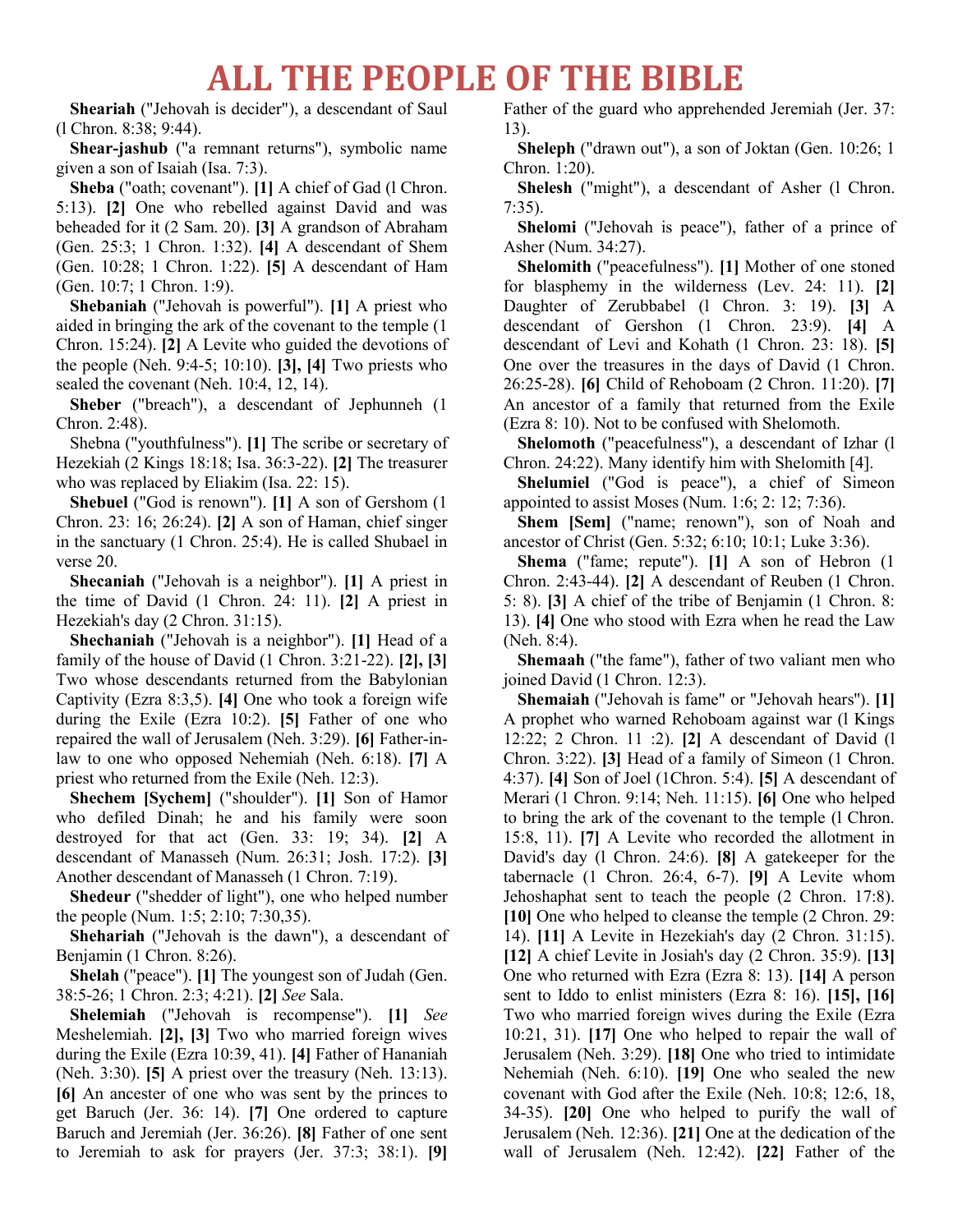prophet Urijah (Jer. 26:20). **[23]** One who wanted the priests to reprimand Jeremiah (Jer. 29:24, 31). **[24]** Father of a prince of the Jews (Jer. 36:12). **[25]** *See* Shammua [3].

**Shemariah [Shamariah]** ("whom Jehovah guards"). **[1]** One who joined David at Ziklag (l Chron. 12:5). **[2]** A son of King Rehoboam (2 Chron. 11:19). [3], [4] Two who married foreign wives during the Exile (Ezra 10:32, 41).

**Shemeber** ("splendor of heroism"), the king of Zeboim in the days of Abraham (Gen. 14:2).

**Shemer** ("watch"), owner of the hill which Omri bought and on which he built Samaria (1 Kings 16:24). **Shemida [Shemidah]** ("fame of knowing"), a grandson of Manasseh (Num. 26:32; Josh. 17:2; 1 Chron. 7: 19). **Shemidah**. *See* Shemida.

**Shemiramoth** ("fame of the highest"). **[1]** A Levite in the choral service (1 Chron. 15:18, 20; 16:5). **[2]** One sent by Jehoshaphat to teach the Law (2 Chron. 17:8). **Shemuel** (variant form of Samuel—"asked of God"). **[1]** One appointed to divide the land of Canaan (Num. 34:20). **[2]** Head of a family of Issachar (1 Chron. 7:2). **[3]** *See* Samuel.

**Shenazar** ("ivory keeper; Sin [the god] protect"), son or grandson of Jeconiah (l Chron. 3: 18).

**Shephathiah [Shephatiah]** ("Jehovah is judge"). **[1]** A son of David by Abital (2 Sam. 3:4; 1 Chron. 3:3). **[2]** Father of Meshullam who dwelled in Jerusalem (l Chron. 9:8). **[3]** A valiant man who joined David at Ziklag (l Chron. 12:5). **[4]** A prince of Simeon (1 Chron. 27:16). **[5]** A son of Jehoshaphat (2 Chron. 21:2). **[6]** An ancestor of returned captives (Ezra 2:4; Neh. 7:9). **[7]** One of Solomon's servants whose descendants returned from the Babylonian Captivity (Ezra 2:57; Neh. 7:59). **[8]** An ancestor of returned captives (Ezra 8:8). **[9]** A descendant of Pharez whose descendants dwelled in Jerusalem (Neh. 11:4). **[10]** A prince of Judah in Zedekiah's time (Jer. 38: 1).

**Shephi [Shepho]** ("unconcern"), a descendant of Seir the Horite (1 Chron. 1:40). He is called Shepho in Genesis 36:23.

**Shepho**. *See* Shephi.

**Shephuphan**. *See* Muppim.

**Sherah** ("blood-relationship"), a woman descendant of Ephraim (l Chron. 7:24). She was either his daughter or granddaughter; the text is unclear.

**Sherebiah** ("Jehovah is originator"). **[1]** A priest who returned from the Exile (Ezra 8: 18, 24; Neh. 8:7; 9:4-5). **[2]** A Levite who sealed the new covenant with God after the Exile (Neh. 10:12; 12:8, 24).

**Sheresh** ("union"), a descendant of Manasseh (1 Chron. 7: 16).

**Sherezer**. *See* Sharezer.

**Sheshai** ("free; noble"), a son of Anak slain by Caleb (Num. 13:22; Josh. 15:14).

**Sheshan** ("free; noble"), a descendant of Judah through Jerahmeel (1 Chron. 2:31, 34, 35).

**Sheshbazzar** ("O Shamash [the god], protect the father"), the prince Of Judah into whose hands Cyrus placed the temple vessels. Many believe he is the same as Zerubbabel, but others deny this. They claim Sheshbazzar was governor under Cyrus and Zerubbabel under Darius (Ezra 1:8; 11; 5:14-16).

**Sheth** ("compassion"), a chief of the Moabites (Num. 24:17). Not to be confused with Seth.

**Shethar** ("star; commander"), one of the seven princes of Persia and Media (Esther 1:14). Not to be confused with Shetharboznai.

**Shethar-boznai** ("starry splendor"), an official of the king of Persia (Ezra 5:3,6; 6:6, 13).

**Sheva** ("self-satisfying"). **[1]** A son of Caleb (1 Chron. 2:49). **[2]** *See* Seraiah [1].

**Shilhi** ("a warrior; one with darts"), grandfather of King Jehoshaphat (1 Kings 22:42; 2 Chron. 20:31). **Shillem** ("retribution"). *See* Shallum.

**Shiloni** ("weapon; armor"), father of Zechariah (Neh. 11:5).

**Shilshah** ("might; heroism"), a son of Zophath (l Chron. 7:37).

**Shimea** ("fame; rumor"). **[1]** A descendant of Merari (l Chron. 6:30). **[2]** Father of Berachiah (1 Chron. 6:39). **[3]** *See* Shammah [2]. **[4]** *See* Shammua [2].

**Shimeah** ("splendor"). **[1]** One of the family of King Saul whose descendants dwelled in Jerusalem (1 Chron. 8:32; 9:38). In the latter passage he is called Shimeam ("fame"). **[2]** *See* Shammah [2].

**Shimeam**. *See* Shimeah [2].

**Shimeath** ("fame"), mother of one who aided in killing King Jehoash (2 Kings 12:21; 2 Chron. 24:26).

**Shimei [Shimhi; Shimi]** ("Jehovah is fame; Jehovah hear me"). **[1]** A descendant of Gershon (Exod. 6:17; 1] Chron. 6:17, 42). **[2]** A descendant of Benjamin who cursed David when he was fleeing from Absalom (2 Sam. 16:5-13; 19:16-23). **[3]** A loyal officer of David (l Kings 1:8). **[4]** An officer of Solomon (1 Kings 4:18). **[5]** Grandson of King Jeconiah (l Chron. 3: 19). **[6]** A man who had sixteen sons and six daughters (1 Chron. 4:26-27). **[7]** A descendant of Reuben (l Chron. 5:4). **[8]** A son of Libni (l Chron. 6:29). **[9]** Father of a chief of Judah (1 Chron. 8:21). **[10]** A Levite (1 Chron. 23:9). **[11]** A Levite in the temple song service in the days of David (l Chron. 25:17). **[12]** One in charge of many vineyards (1 Chron. 27:27). **[13]** One who helped to cleanse the temple (2 Chron. 29: 14). **[14]** A Levite in charge of the temple offerings under Hezekiah (2 Chron. 31:12-13). **[15], [16], [17]** Three men who took foreign wives during the Exile (Ezra 10:23, 33, 38). **[18]**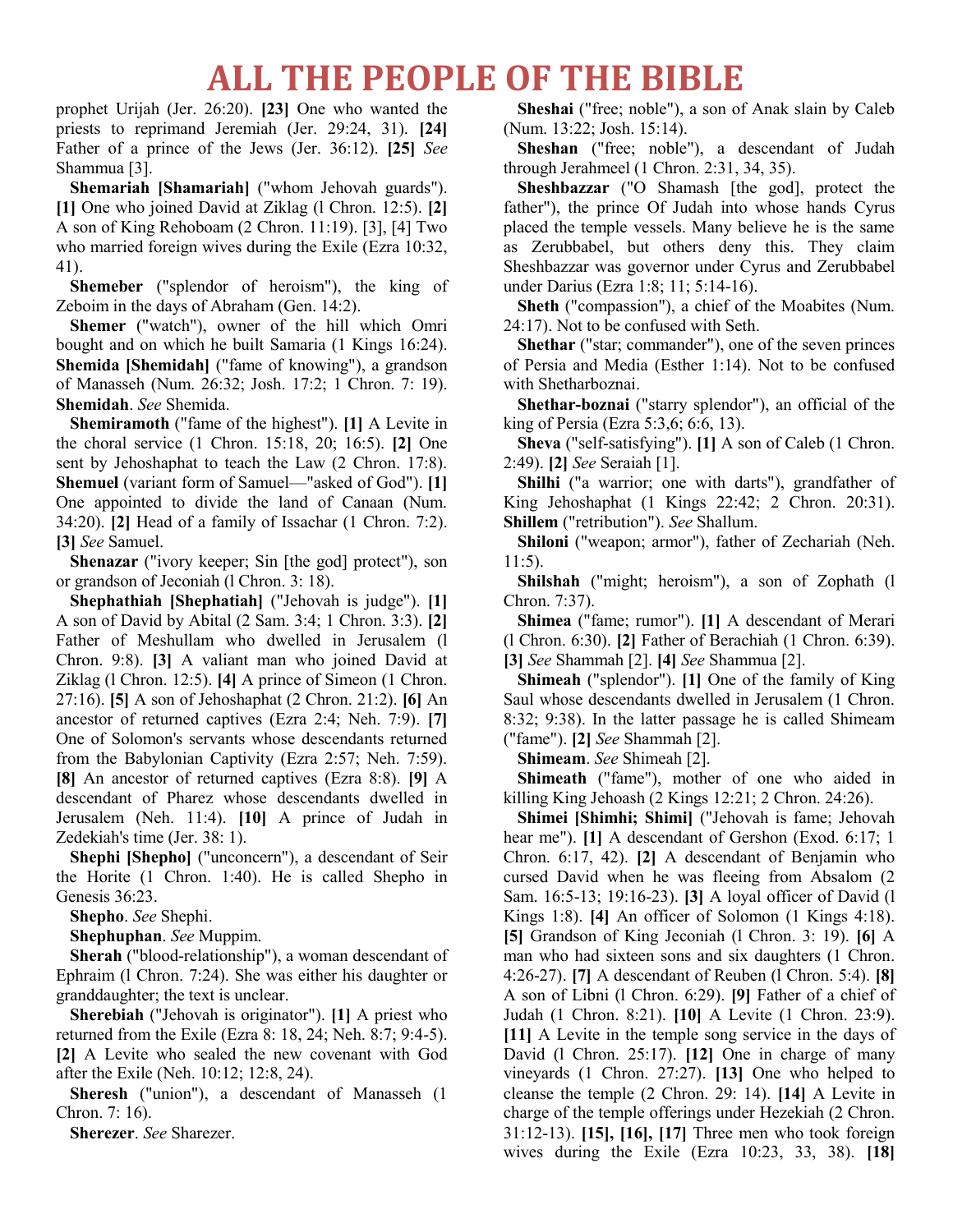Grandfather of Mordecai (Esther 2:5). **[19]** Probably the descendant of one named Shimei (Zech. 12:13; cf. Num. 3:21).

Shimeon ("hearing"), one who married a foreign wife (Ezra 10:31). Not to be confused with Simeon.

**Shimhi**. *See* Shimei.

**Shimi**. *See* Shimei.

**Shimma**. *See* Shammah [2].

**Shimon** ("trier; valuer"), a descendant of Caleb (1 Chron. 4:20).

**Shimrath** ("watch"), a descendant of Benjamin (l Chron. 8:21).

**Shimri [Simri]** ("Jehovah is watching"). **[1]** Head of a family of Simeon (1 Chron. 4:37). **[2]** Father of one of David' s mighty men (l Chron. 11:45). **[3]** Gatekeeper of the tabernacle in David's day (l Chron. 26:10). **[4]** One who helped to cleanse the temple  $(2 \text{ Chron. } 29: 13)$ .

**Shimrith [Shomer]** ("watch"), a woman of Moab, mother of Jehozabad who killed Joash (2 Chron. 24:26). She is called Shomer ("watcher") in 2 Kings 12:21.

**Shimrom [Shimron]** ("watch"), the fourth son of Issachar (Gen. 46:13; Num. 26:24; 1 Chron. 7: 1).

**Shimshai** ("Jehovah is splendor"), a scribe who, with Rehum, wrote to the king of Persia opposing the rebuilding of the wall of Jerusalem (Ezra 4:8-9, 17, 23).

**Shinab**, the king of Admah attacked by Chedorlaomer and his allies (Gen. 14:2).

**Shiphi** ("Jehovah is fulness"), father of a chief of Simeon (1 Chron. 4:37).

**Shiphrah** ("beauty"), one of the Hebrew midwives at the time of the birth of Moses (Exod. 1:15).

**Shiphtan** ("judge"), father of Kemuel, a chief of Ephraim (Num. 34:24).

**Shisha** ("distinction; nobility"), father of two of Solomon's scribes (1 Kings 4:3). Possibly the same as Seraiah [1].

**Shishak**, another name for Sesconchis I, king of Egypt. He sheltered Jeroboam against Solomon and in later years invaded Judah (1 Kings 11:40; 14:25; 2 Chron. 12).

**Shitrai** ("Jehovah is deciding"), a man in charge of David's herds in Sharon (1 Chron. 27:29).

**Shiza** ("splendor''), father of one of David' s valiant men (1 Chron. 11:42).

**Shobab** ("returning"). **[1]** A son of David (2 Sam. 5: 14; 1Chron. 3:5). **[2]** A son of Caleb (1 Chron. 2: 18).

**Shobach** ("expansion"), captain of the army of Hadarezer of Zobah (2 Sam. 10:16, 18); he is also called Shophach (1 Chron. 19:16).

**Shobai** ("Jehovah is glorious"), a tabernacle gatekeeper whose descendants returned from the Babylonian Captivity (Ezra 2:42; Neh.7:45).

**Shobal** ("wandering"). **[1]** A son of Seir (Gen. 36:20,23; 1Chron. 1:38, 40). **[2]** A son of Caleb, son of Hur (1 Chron. 2:50, 52). **[3]** A son of Judah (1 Chron. 4:1-2).

**Shobek** ("free"), one who sealed the covenant with Nehemiah (Neh. 10:24).

**Shobi** ("Jehovah is glorious"), a man who helped David when he fled from Absalom (2 Sam. 17:27).

**Shoham** ("leek-green beryl"), a descendant of Merari (l Chron. 24:27).

**Shomer** ("keeper"). **[1]** *See* Shamer [2]. **[2]** *See* Shimrith.

**Shophach**. *See* Shobach.

**Shua** ("prosperity"), daughter of Heber (1 Chron. 7:32).

**Shuah [Shua]** ("prosperity"), a Canaanite whose daughter Judah married (Gen. 38:2, 12; 1 Chron. 2:3).

**Shuah** ("depression"). **[1]** A son of Abraham by Keturah (Gen. 25:2; 1Chron. 1:32). **[2]** A brother of Chelub; descendant of Caleb (1 Chron. 4: 11).

**Shual** ("jackal"), the third son of Zophah (1 Chron. 7:36).

**Shubael** ("God's captive"). **[1]** A son or descendant of Amram, a descendant of Levi (1 Chron. 24:20). **[2]** *See* Shebuel [2].

**Shuham**. *See* Hushim [1].

**Shuni** ("fortunate"), a son of Gad (Gen. 46: 16; Num. 26: 15).

**Shupham**. *See* Muppim.

**Shuppim** ("serpent"). **[1]** A gatekeeper in the days of David (1 Chron. 26: 16). **[2]** *See* Muppim.

**Shuthelah** ("setting of Telah"). **[1]** A son of Ephraim (Num. 26:35-36; 1 Chron. 7:20). **[2]** Another descendant of Ephraim (1 Chron. 7:21).

**Siaha [Sia]** ("congregation"), ancestor of returned captives (Ezra 2:44; Neh. 7:47).

**Sibbechai [Meb Sibbecai]** ("Jehovah is intervening"), a mighty man who killed a Philistine giant (2 Sam. 21: 18; 1Chron. 11:29; 20:4). He is called Mebunnai ("built up") in 2 Samuel 23:27.

**Sidon [Zidon]** ("fortress"), eldest son of Canaan, son of Ham (Gen. 10:15). He is called Zidon in 1 Chronicles 1:13.

**Sihon** ("great; bold"), an Amorite king that was defeated by Israel (Num. 21:21-31; Deut. 1:4; 2:24-32; Josh. 13:15-28).

**Silas [Silvanus]** ("forest; woody; third; asked"), an eminent member of the early church who traveled with Paul through Asia Minor and Greece and was imprisoned with him at Philippi (Acts 15:22,32-34; 2 Cor. 1:19; 1 Thess. 1:1).

**Silvanus**. *See* Silas.

**Simeon [Simon]** ("hearing"). **[1]** The second son of Jacob by Leah (Gen. 29:33; 34:25; 48:5; 49:5). His descendants became one of the twelve tribes of Israel. **[2]** A devout Jew who blessed the Christ child in the